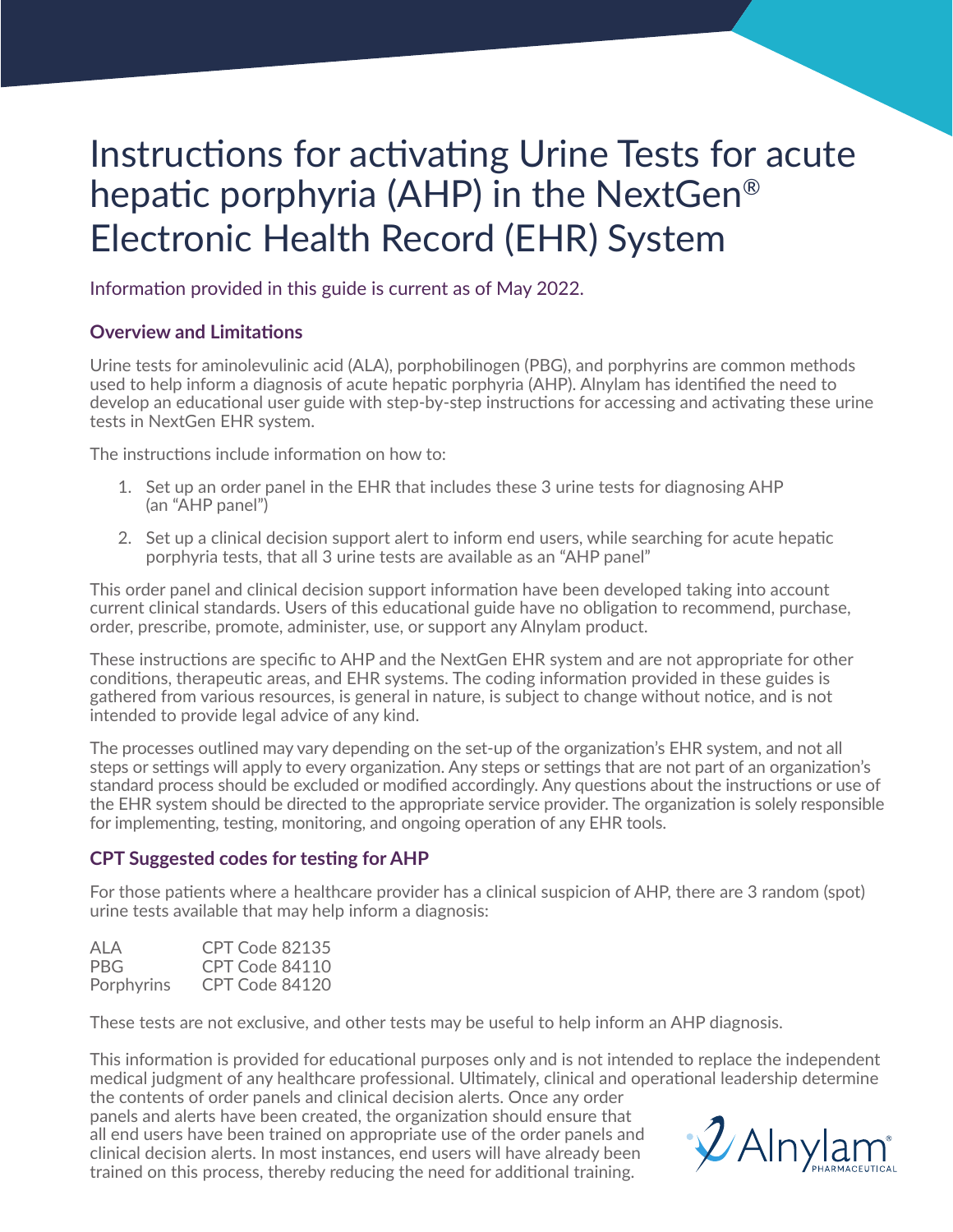# **Instructions**

# **Order Panel:**

- 1. Open a patient chart, select the **File menu,** and click **System/Practice Templates**
- 2. A new window with the Select Template wizard will open. Select **Practice and All** to display all available templates and protocols
- 3. Select **NGkbm Data Sets** and click **OK**
- 4. A new menu will open. Select **MyPlans/Order Sets** from the menu
- 5. In the search field, consider entering search terms such as **"AHP"** to narrow the query to find appropriate Templates (this may vary based on the naming parameters of the organization). Once an appropriate Template has been found, select the template and select the Order Set
- 6. Click **Add** to add a new Lab Order
- 7. Set the logic to indicate **one or more** of the Lab Orders
- 8. Click **Update** to add **ALA** to the current selection
- 9. **Repeat for PBG and Porphyrins** (PBG CPT Code 84110 and Porphyrins – CPT Code 84120). Click OK once completed
- 10. Click **Task > Save Plan** and enter **"AHP Panel" for the name** once satisfied with the changes
- 11. Complete testing to ensure satisfaction before releasing the order set to the production environment

## **Clinical Decision Alert**

NextGen's Clinical Decision Support solutions, an Alert or Recall Plan, may be created and/or customized to align with the health system's clinical preferences and workflow. An Alert or Recall Plan creates a reminder for the clinical staff and displays suggested follow-up recommendations/information to the end user.

# **Option 1 Create a report and set up the Recall Plan**

- 1. Click on the **File** menu and select **Reports**
- 2. Click on **Generate Report** and select the desired setting **(Enterprise/Practice)**
- 3. Select the **Orders** filter in the Settings List
- 4. Set the **Order Type to Laboratory**
- 5. In the Select Test field click the ellipsis button. Select to search by Name and enter **"ALA" (CPT Code 82135).** Add to the test and repeat the other 2 urine tests
	- a. **PBG CPT Code 84110**
	- b. **Porphyrins CPT Code 84120**
- 6. Select the desired **Columns** from the Report Filter Settings List
- 7. Click **Save** to save the report and click OK to generate the report
- 8. Click the **Recall** icon
- 9. Complete the Recall Plan Maintenance window. Enter "Consider ordering porphobilinogen (PBG), aminolevulinic acid (ALA) and porphyrins for acute hepatic porphyria" in the Note section and click OK

## **Option 2 Set up the alert**

- 1. Open a patient chart
- 2. Click **Alerts** to open the **Add/Edit Alerts**  window
- 3. Create a new **Alert** (select Orders and check the radio button next to the blank field)
- 4. Complete the name "AHP Panel" and additional comments ("Consider ordering porphobilinogen (PBG), aminolevulinic acid (ALA) and porphyrins for acute hepatic porphyria")
- 5. Click **Save & Close**